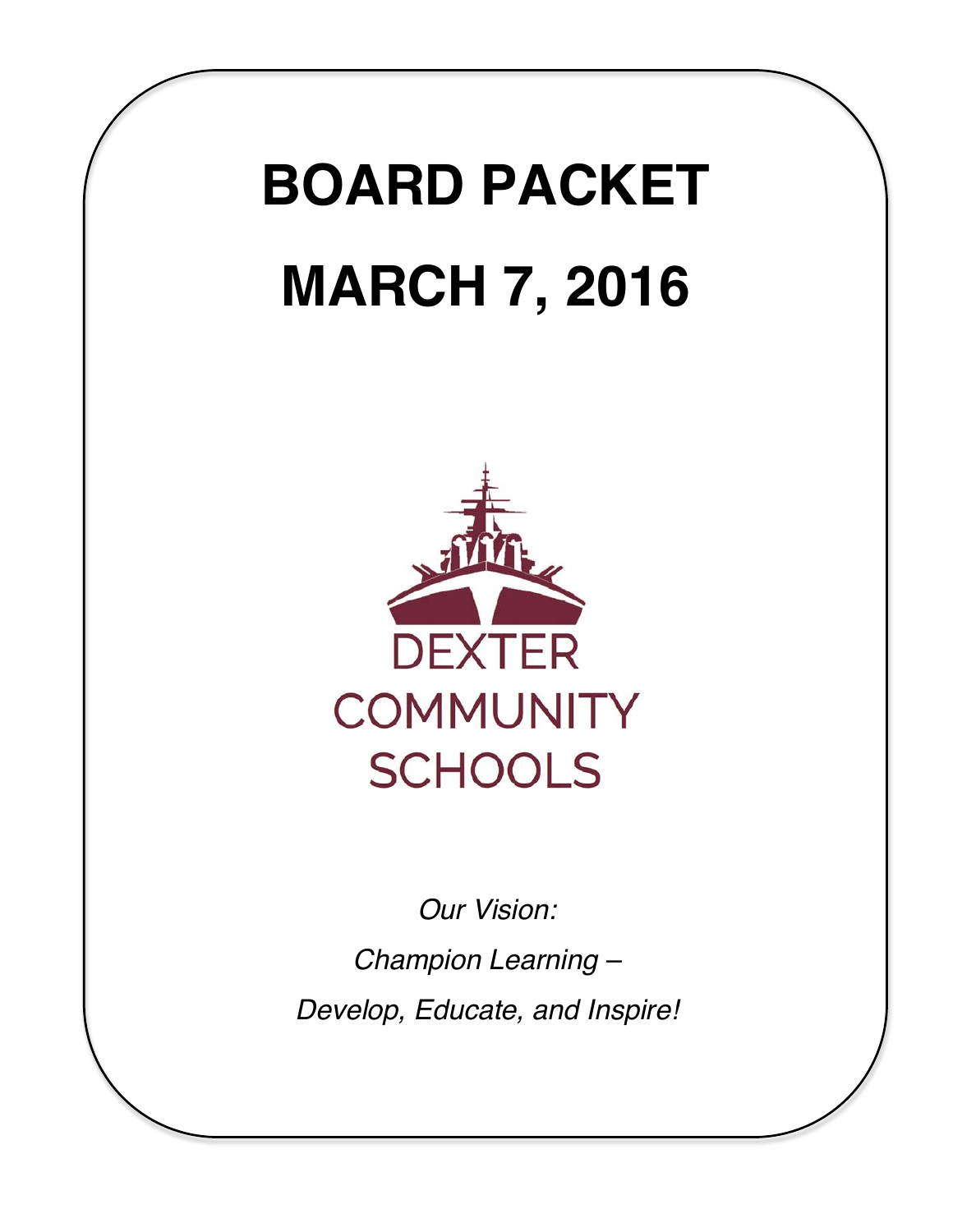

# *Vision: Champion Learning -- Develop, Educate, and Inspire*

**BOARD MEETING AGENDA**

- **A. ROLL CALL - PLANNED ABSENCES - none**
- **B. MEETING MINUTES** 2/22/2016
- **C. APPROVAL OF AGENDA**
- **D. SCHOOL PRESENTATIONS** 1. 1:1 Technology Initiatives Update – Meredith Nickerson
- **E. SUPERINTENDENT UPDATE**

#### **F. STUDENT REPRESENTATIVES UPDATE**

**G. PUBLIC PARTICIPATION:** *Persons who wish to address the Board may complete a Public Comment Card to be presented to the Board president at the beginning of the meeting. Each speaker is allotted a maximum of 5 minutes unless otherwise notified. Each speaker will be asked to announce his/her name and indicate if he/she represents any organization or agency. No person may speak more than once on the same subject during a single meeting. For further details see our policy on Public Participation at Board Meetings.* 

#### **H. CONSENT ITEMS**

- 1. Personnel Resignation
- 2. Personnel New Hire
- 3. Personnel Request for Leave

#### **I. ACTION ITEMS**

- 1. Cancel Meeting
- **J. DISCUSSION ITEMS**
	- 1. Executive Summary EduStaff
- **K. PUBLIC PARTICIPATION:** *See Policy 0167.3*
- **L. BOARD COMMENTS**
- **M. INFORMATION ITEMS**
- **N. CLOSED SESSION - none**

#### **CALENDAR**

**\*Monday, March 7 – 7:00pm** Board Meeting (Creekside) **\*Wednesday, March 9 – 1:00pm** Personnel Committee Meeting (Copeland Conference Room) **\*Monday, March 21 – 7:00pm** Board Meeting (Creekside) **\*Spring Break – April 4-8 \*Monday, April 18 – 7:00pm** Board Meeting (Creekside)

• Board Members Only (Confidential Item) # Board Members Only (Public Document - Limited Supply)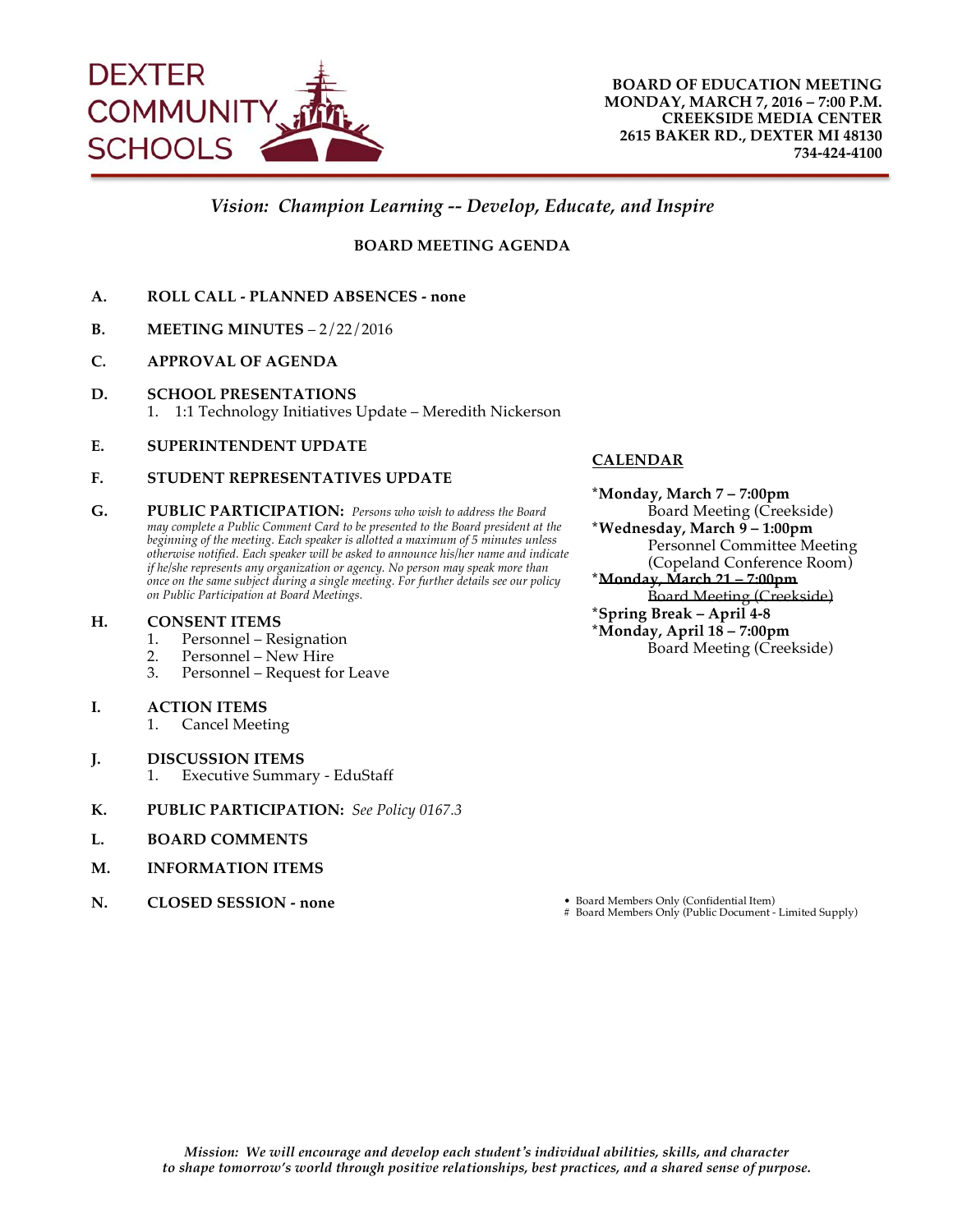# **BOARD NOTES BOARD MEETING MARCH 7, 2016**

# **A. ROLL CALL: PLANNED ABSENCES - none**

# **B. MEETING MINUTES (2/22/2016)**

# **C. APPROVAL OF AGENDA**

Board policy provides that the Superintendent of Schools shall prepare an agenda for all Board meetings as directed by the President of the Board of Education.

\* An appropriate motion would be, "I move that the agenda be approved as presented/amended."

#### **D. SCHOOL PRESENTATIONS**

1. 1:1 Technology Initiatives update. Technology Coach Meredith Nickerson will present an update on ongoing technology initiatives.

#### **E. SUPERINTENDENT UPDATE**

# **F. STUDENT REPRESENTATIVES UPDATE**

**G. PUBLIC PARTICIPATION:** *Persons who wish to address the Board may complete a Public Comment Card to be presented to the Board president at the beginning of the meeting. Each speaker is allotted a maximum of 5 minutes unless otherwise notified. Each speaker will be asked to announce his/her name and indicate if he/she represents any organization or agency. No person may speak more than once on the same subject during a single meeting. For further details see our policy on Public Participation at Board Meetings.*

#### **H. CONSENT ITEMS**

- 1. Personnel Resignations. Your packet contains two letters of resignation: one from Dexter High School teacher Brian Friedman, effective February 19<sup>th</sup>, 2016, and one from teacher Kyle Miller, currently on leave, effective for the 2016-17 school year.
- \* An appropriate motion might be, "I move that the Board of Education acknowledge the resignations of Brian Friedman and Kyle Miller."
- 2. Personnel New Hire. Your packet contains a resume and recommendation to hire Kevin Cislo as a Dexter High School social studies teacher.
- \* An appropriate motion might be, "I move that Kevin Cislo be offered a probationary contract for the remainder of the 2015-16 school year."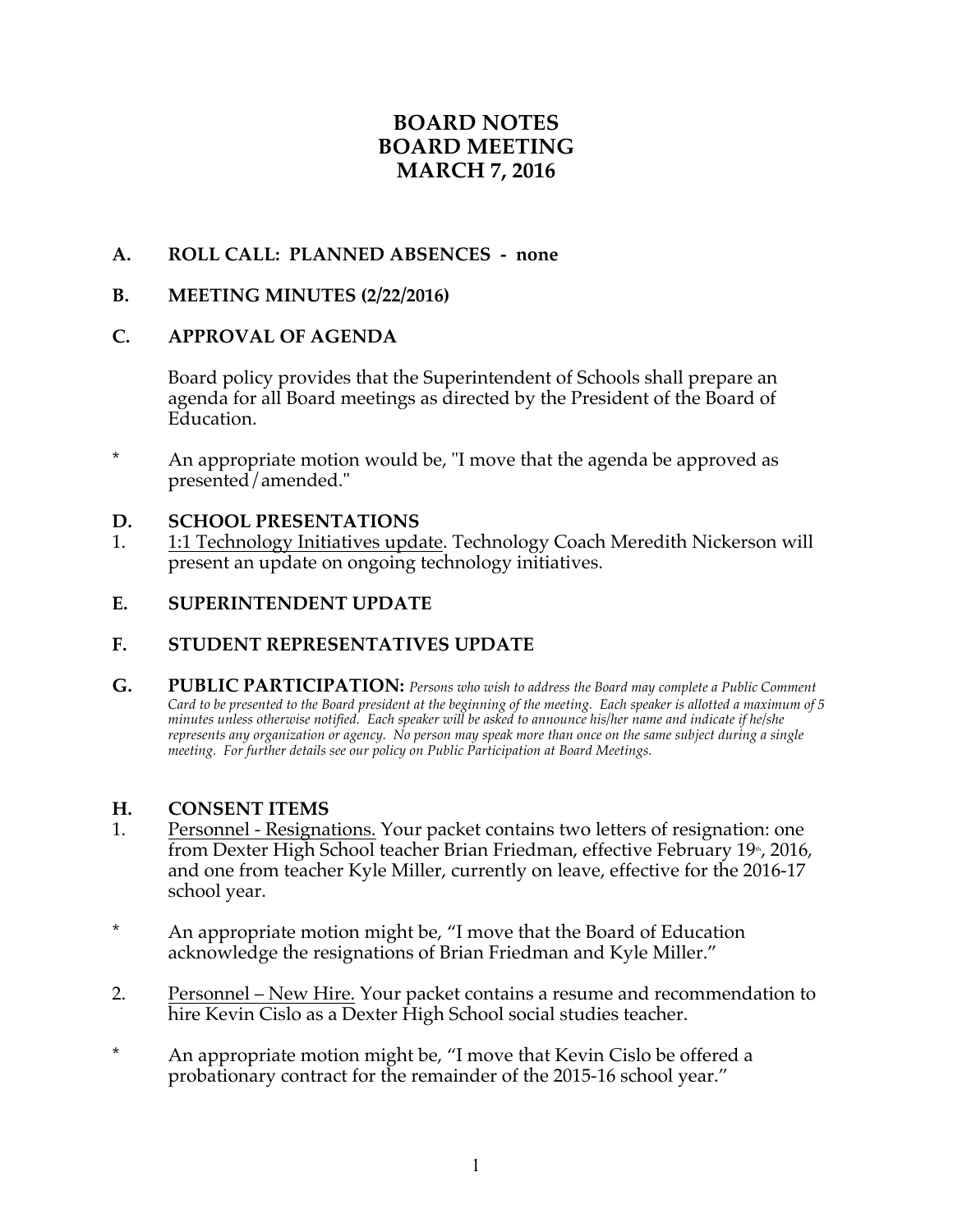- 3. Personnel Leave of Absence. Your packet contains a request for a leave of absence from Mill Creek art teacher Ashley Kung for the 2016-17 school year.
- \* An appropriate motion might be, "I move that the Board approve Ashley Kung's leave for the 2016-17 school year."

# **I. ACTION ITEMS**

- **1.** Cancel Meeting. The March 21<sup>t</sup>, 2016 meeting needs to be canceled.
- \* An appropriate motion might be, "I move that the Board of Education cancel the meeting previously scheduled for March  $21^*$ , 2016."

# **J. DISCUSSION ITEMS**

- 1. EduStaff Community Education Recommendation. Your packet contains an executive summary from Superintendent Chris Timmis regarding contracting with EduStaff for Community Education Employee Services. This item is presented this evening for discussion only.
- **K. PUBLIC PARTICIPATION:** *See Policy 0167.3*
- **L. BOARD COMMENTS**
- **M. INFORMATION ITEMS - NONE**
- **N. CLOSED SESSION - NONE**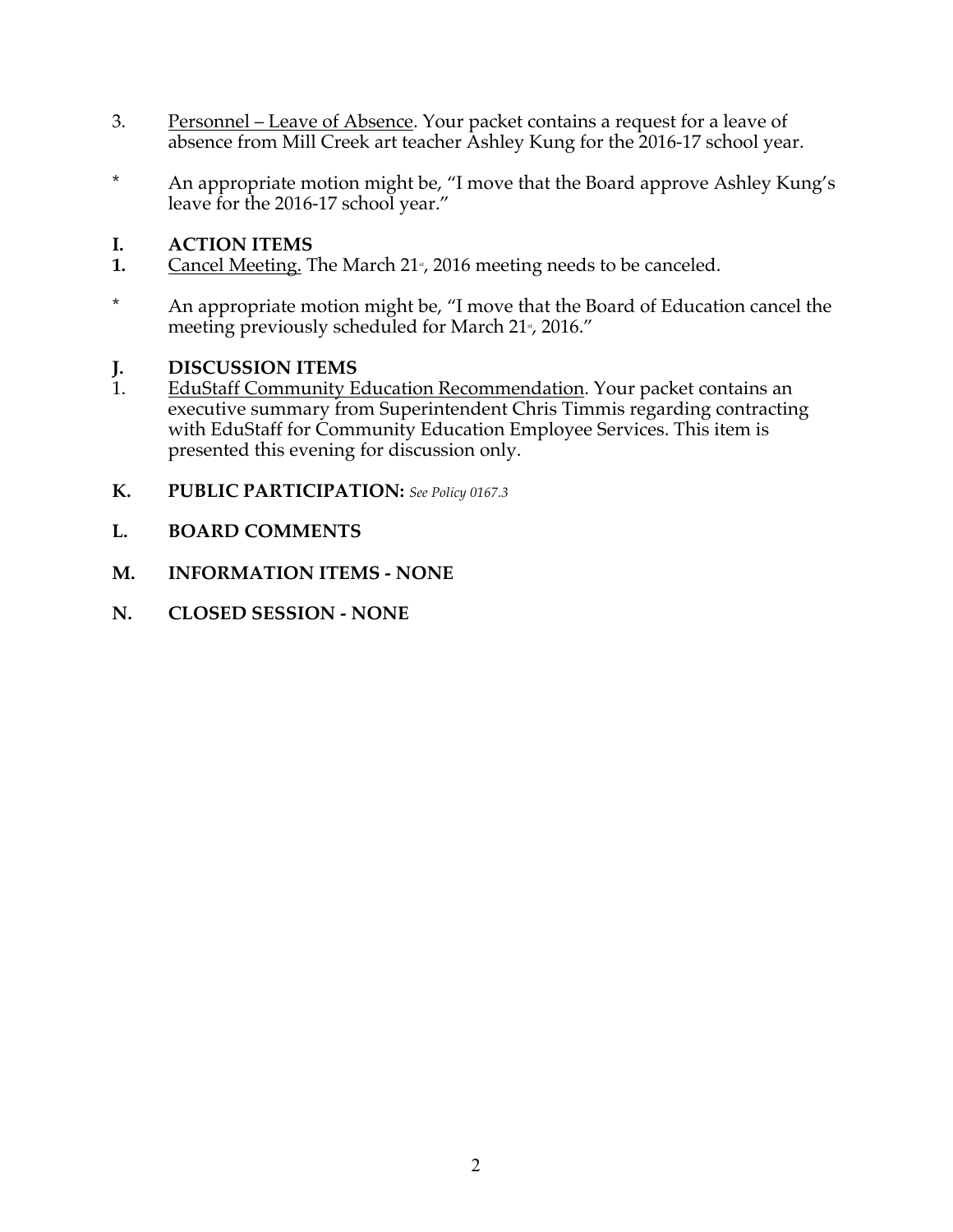# **DEXTER COMMUNITY SCHOOLS BOARD OF EDUCATION MEETING MINUTES**

#### **CREEKSIDE MEDIA CENTER – FEBRUARY 22, 2016, 7:00pm**

#### **A. ROLL CALL**

**Members Present:** Ron Darr, Bonnie Everdeen, Dick Lundy, Barbara Read, Julie Schumaker, Michael Wendorf, Student Representatives James Morgan and Rylee Kim **Members Absent:** Daryl Kipke **Administrative & Supervisory Staff:** Brett Pedersen, Sharon Raschke, Mollie Sharrar, Chris Timmis, Hope Vestergaard **D.E.A.:** Jessica Baese, Andy Damman **D.E.S.P.A.:** none **Transportation:** none **Press:** Sean Dalton, We Love Dexter **Guests:** Michael Sikora, Alayna Sikora, Brenna Sikora, Jennifer Driscoll, Martin Bocks, Rebecca Najarian, Mike Moss, Lori Moss, Lori Sprague, Jill Boydston, Randy Krull

The meeting was called to order at approximately 7:02pm by Board President Michael Wendorf.

#### **B. MEETING MINUTES**

The Board reviewed meeting minutes from 2/8/2016.

A motion was made by Julie Schumaker and seconded by Bonnie Everdeen to approve the meeting minutes of 2/8/2016. **Motion Carried (unanimous).**

#### **C. APPROVAL OF AGENDA**

Board policy provides that the Superintendent of Schools shall prepare an agenda for all meetings as directed by the President of the Board of Education. Board members noted that the hand-written addendum to the agenda calendar listed an incorrect date for the Jenkins ECLC tour; the correct date is Thursday, February  $25^{\circ}$  at 8:30am.

A motion was made by Dick Lundy and seconded by Bonnie Everdeen to approve the agenda as presented. **Motion Carried (unanimous).**

#### **D. SCHOOL PRESENTATIONS**

- 1. Eighth Grade Quintet members Caitlin Bocks (flute), Lauren Boydston (clarinet), Luke Moss (French horn), Olivia Najarian (bassoon), and Emily Weaver (oboe) performed Aaron Copeland's Ching-a-Ring Chaw. Mill Creek Band Director Andrew Damman noted that 106 Solo & Ensemble Students participated in the festival, with many of them earning 1s and 2s.
- 2. Six Dexter Students were recognized for their selection as **All State Honors Band and Orchestra Students.** Those were 8<sup>th</sup> grader Tyler Sanders (Middle School Honors Band), 8<sup>th</sup> grader Teaghan Holman (Middle School Honors Band), 11<sup>th</sup> grader Connor Johnson (High School Honors Band), 11<sup>th</sup> grader Joseph Moore (High School Honors Orchestra),  $12$ <sup>th</sup> grader Kristine Westman (High School Honors Band), and  $12$ <sup>th</sup> grader Alex Sikora (High School Honors Band). It was noted that all students were repeat honorees.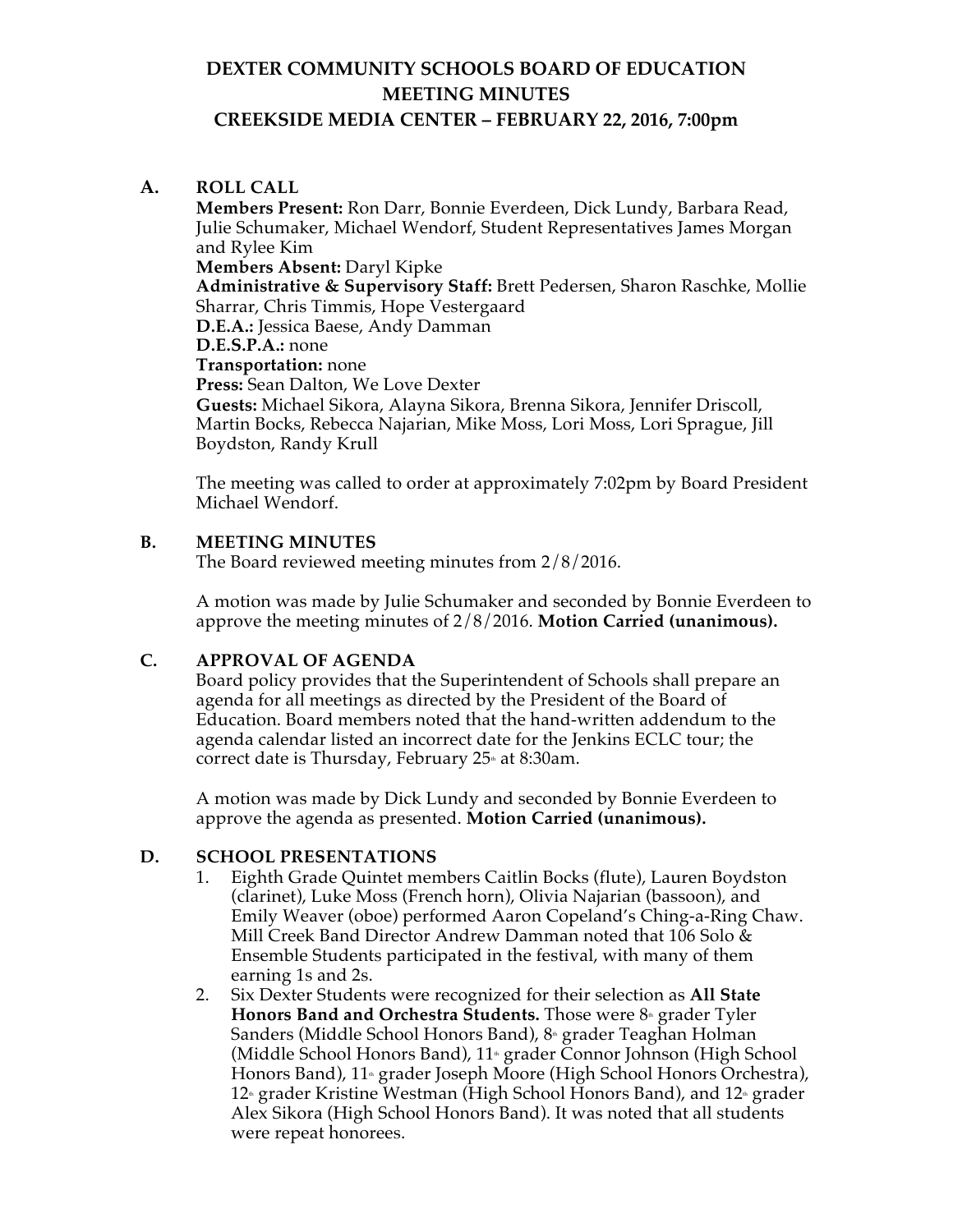# **E. SUPERINTENDENT UPDATE**

Superintendent Chris Timmis updated the Board on several items:

- Facilities have been dealing with boiler repairs at DHS. Local contractors were able to quickly procure replacement parts and the system was repaired over the weekend of Feb. 20-21, which prevented the district from having to cancel school at DHS until the repairs were complete. This situation necessitated moving one rental concert and prevented the drama club from striking their Chicago set on the stage, which meant postponing the All-Choir concert scheduled for Tuesday 2/23.
- The board visit to Jenkins was re-iterated to be Thursday, 2/25 at 8:30am.
- The district has the opportunity to participate in a curricular initiative called Summit Base Camp. Several staff as well as Executive Director of Instruction Mollie Sharrar and the superintendent will travel to see this personalized, blended learning program for grades 6-12 in use.
- The State of the District talk allowed time for a conversation with attendees, who were asked how they define school success and how the district can meet parent expectations for children's educational goals.

# **F. STUDENT REPRESENTATIVES UPDATE**

- 1. James Morgan mentioned the panel discussions on the future of education that he, Rylee, and Michael Wendorf participated in at the University of Michigan was both intimidating and very interesting. He also noted that the Men's Swim and Dive team has SEC and State finals approaching and they are training hard for those. (Michael Wendorf interjected that the team is ranked first in the state at this point). James also mentioned that the recent NHS Blood Drive was successful and met their goals.
- 2. Rylee Kim noted that the Dexter Organics Club purchased a new compost machine and are hoping to make more use of the greenhouse. She also mentioned that plans are being made for Senior Survivor, a charity game that happens at DHS one week in March.
- 3. Michael Wendorf noted that the bike shelter at DHS collapsed in recent windstorms and suggested that restoring that might be a good NHS project.

# **G. PUBLIC PARTICIPATION**

- 1. Dexter Community Orchestra member Lori Sprague expressed her disappointment that the DCO concert had to be moved to another location with only 48 hours notice. She also suggested that DCO members are feeling underappreciated by the district and would like to see an effort made to make them feel valued.
- 2. Randy Krull asked when the 2016-17 budget information would be available. Chief Financial Officer Sharon Raschke suggested Randy call her with specific questions. She also noted that tonight's preliminary information is just that – preliminary – and that it is early in the process. She said elements of the proposed budget would be rolled out incrementally at Board meetings and Finance Committee Meetings as they were prepared.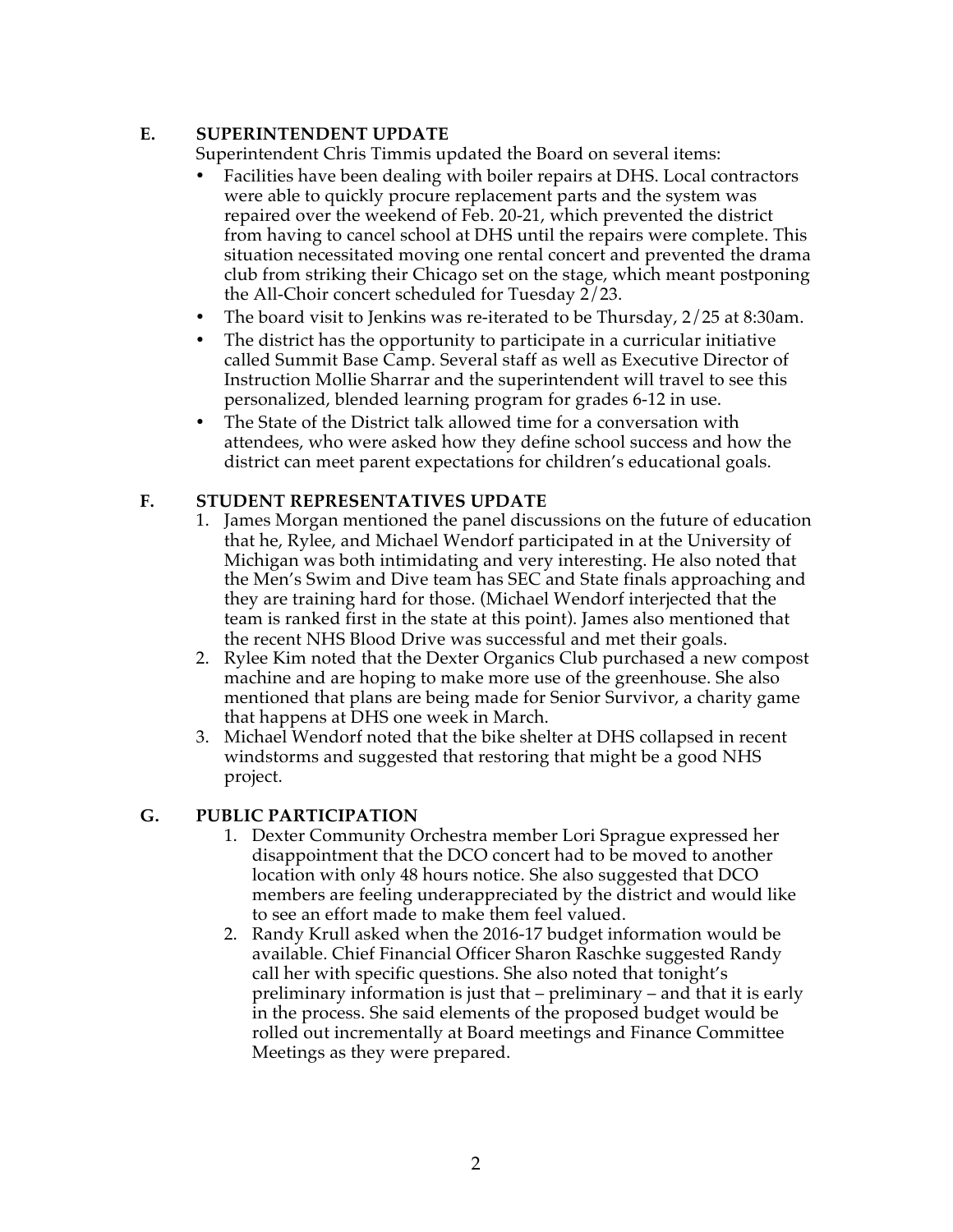#### **H. CONSENT ITEMS**

1. January Budget Report

Bonnie Everdeen made the motion to accept the January Budget Report with Ron Darr seconding the motion. **Motion Carried (unanimous).**

#### **I. ACTION ITEMS**

1. Select Candidate for MASB Board of Directors Ballot

Julie Schumaker moved that the Dexter Board of Education vote for Gregory Peeples for via electronic ballot for the MASB Board of Directors election that closes on March 2, 2016*.* Ron Darr seconded the motion. **Motion Carried (unanimous).**

#### 2. Superintendent Evaluation

Dick Lundy moved that the Dexter Board of Education approve the attached final superintendent evaluation, *and* unanimously and without qualification endorse Superintendent Christopher Timmis. Julie Schumaker seconded the motion. **Motion Carried (unanimous).**

Julie Schumaker added that she would like to personally recognize Superintendent Chris Timmis for outstanding leadership and for the focus, vision work, and teamwork direction that he has brought to the school board and district. Michael Wendorf said that Dr. Timmis is recognized by many in the district as a visionary leader. Student Representative James Morgan added that students are aware of Dr. Timmis' support and vision and they appreciate his leadership.

# **J. DISCUSSION ITEMS**

# 1. 2016-17 Budget Projections

The board had the opportunity to review preliminary budget projections for the 2016-17 school year. Finance Committee Chair Julie Schumaker noted that it is early in the cycle but the committee wanted to get input from the entire board as to focus as they move forward through the budgeting process. The projections include two options: one in which the Special Education Millage passes, and one in which it does not. Dr. Schumaker also noted the variables the district must consider, including student count, foundation allowance, health care costs, and staffing projections. Dick Lundy suggested including projections for  $+/- 25$  students and  $+/-$ \$25 foundation allowance.

# **K. PUBLIC PARTICIPATION** – no public comment

# **L. BOARD COMMENTS**<br>1. Iulie Schumaker noted t

- 1. Julie Schumaker noted that there are two upcoming meetings of interest to board members:
	- A discussion of the Special Education Millage on February 25, 2016, 5:00pm-6:30pm at the Center for Independent Living
	- An initial meeting for a countywide discussion of a "Washtenaw Promise" initiative in the spirit of the Kalamazoo Promise. The meeting will be February 25, 7:30pm at the WISD.

Julie also highlighted a recent MLive article by Julie Mack, which includes a link to compare Michigan graduating classes (starting with the class of 2008)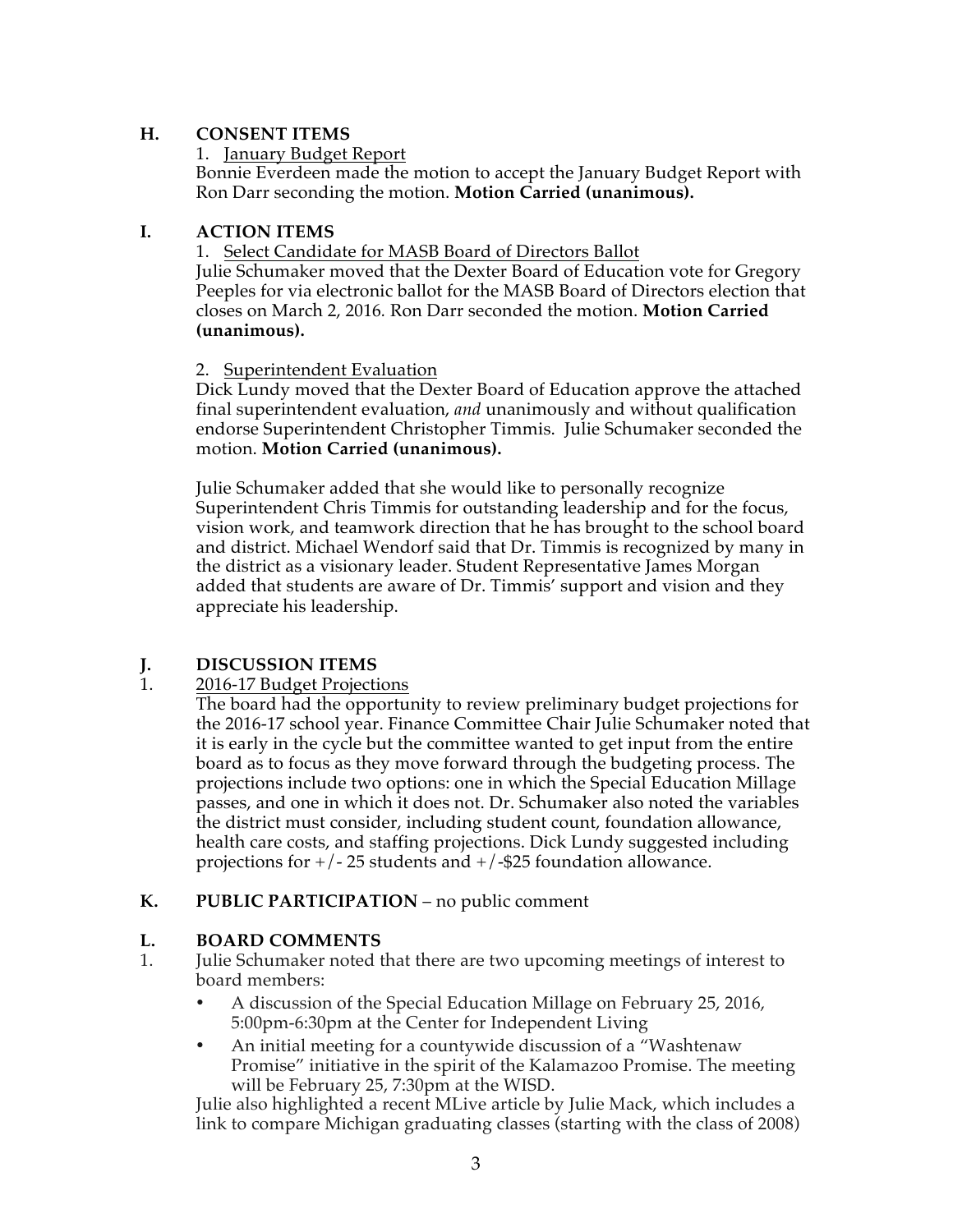and their attainment of post-secondary degrees. The Dexter class of 2008 ranks among Michigan's top programs on this metric. (Url: http://www.mlive.com/news/index.ssf/2016/02/look\_up\_how\_your\_high school\_c.html)

- 2. Dick Lundy noted that the question of adding a meeting on March  $28<sup>*</sup>$  to replace the March 21 meeting should be discussed to determine if a quorum will be present.
- **3.** Michael Wendorf noted that the board's satisfaction with Dr. Timmis' performance as superintendent has led to conversations about the desire to extend his current contract. He has discussed some contractual issues with the district's lawyer and will present his findings to the personnel committee in advance of the next board meeting. Mr. Wendorf also noted that recent DHS grad Joe Wendorf was spotted in a University of Michigan commercial that aired recently.

#### **M. INFORMATION ITEMS**

- 1. Nice Job Notes for January, 2016<br>2. NSDA Third Diamond Recogniti
- 2. NSDA Third Diamond Recognition for DHS Teacher Debora Marsh<br>3. Finance Committee Minutes 2/17/2016
- 3. Finance Committee Minutes 2/17/2016

#### **N. CLOSED SESSION**– none

A motion was made by Julie Schumaker and seconded by Bonnie Everdeen to return to open session and adjourn the meeting at approximately 8:14pm. **Motion Carried (unanimous).** 

MINUTES/hlv

Bonnie Everdeen, Secretary Board of Education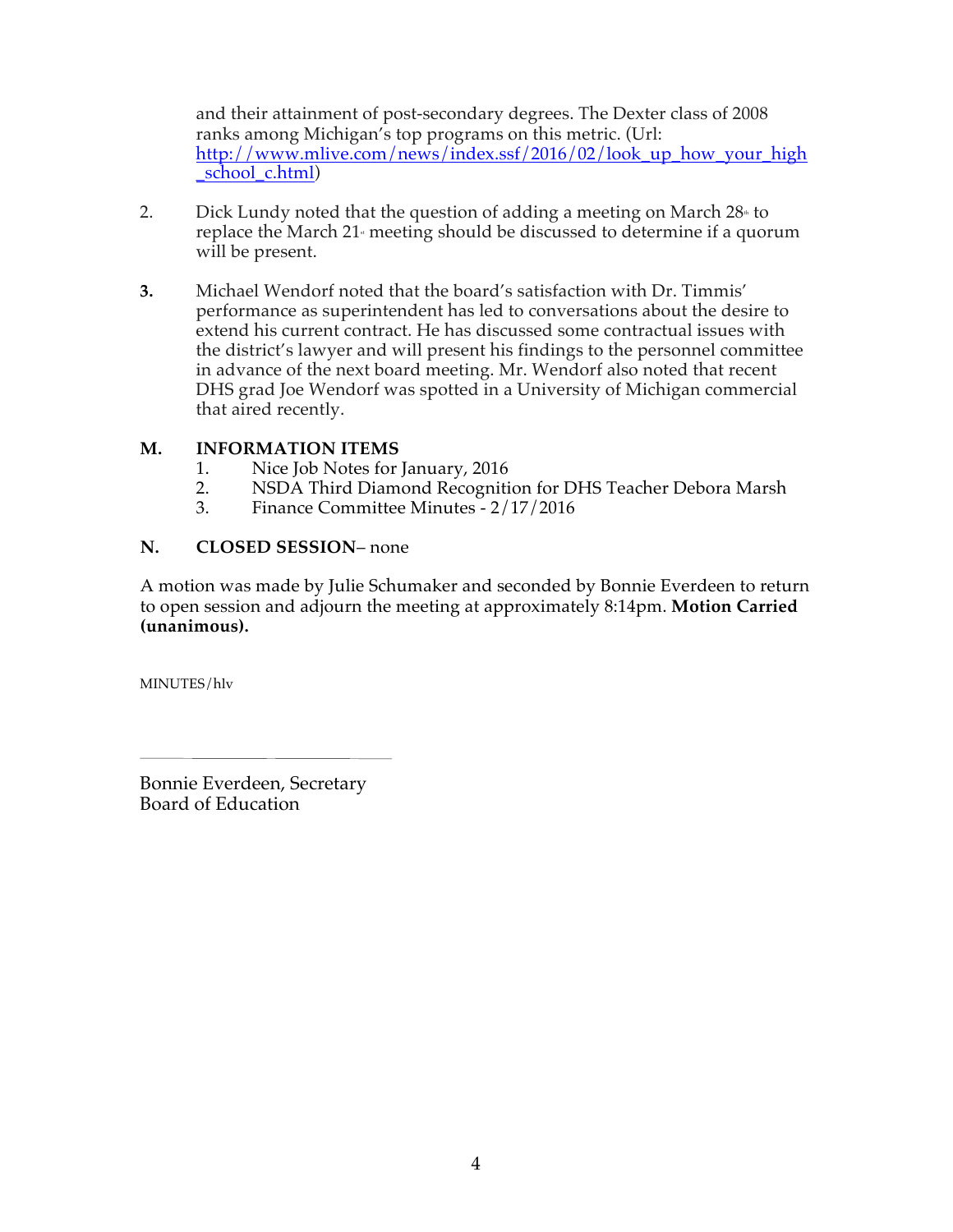#### 2/19/2016

To the School Board of Dexter Community Schools,

I appreciate the opportunity to take a year of leave in order to follow my wife to her new job and follow her dream. After spending adequate time working for her current employer, we have decided that she will continue as an employee at her practice for the 2016-2017 year.

Due to this, I have made the difficult decision to not return to Dexter Community Schools for the 2016-2017 school year. Dexter was a great place to work with many wonderful staff and community members. I will always have great memories as a teacher, coach, and colleague there.

Thank you for your support.

Kind Regards,

Kyle Miller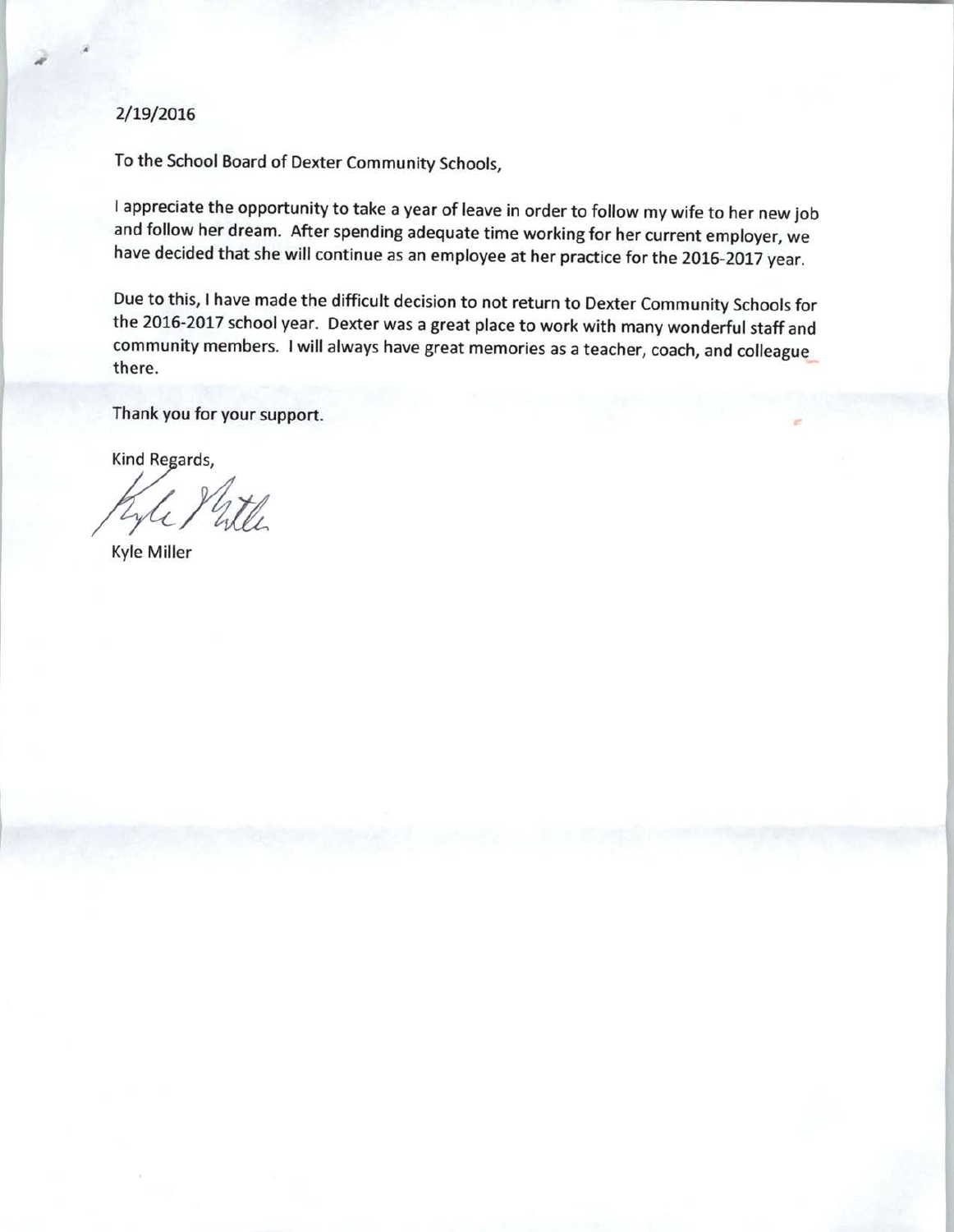

William Moran <moranw@dexterschools.org>

# **Resignation letter**

Brian Friedman <friedmanb@dexterschools.org> To: William Moran <moranw@dexterschools.org>

Thu, Feb 4, 2016 at 11:04 AM

Dear Mr. Moran,

It is with a heavy heart that I am resigning my teaching position at Dexter High School effective February 19th, 2016. I have accepted a position as School Principal of the Jackson Correctional Facility and the MDOC. While I'm looking forward to the challenges in my new position, I will greatly miss all the great things about Dexter High School. It is truly a wonderful school, full of great educators, support staff, administrators and students. In my brief time here, I have witnessed and taken part in countless educational achievements, all of which are the result of tremendous hard work and commitment of the district working together. I am honored to take with me these wonderful experiences. I look forward to continuing as an active member in the community of Dexter, where my family and I will continue to support the Dexter school system in any way that we can.

Sincerely, **Brian Friedman**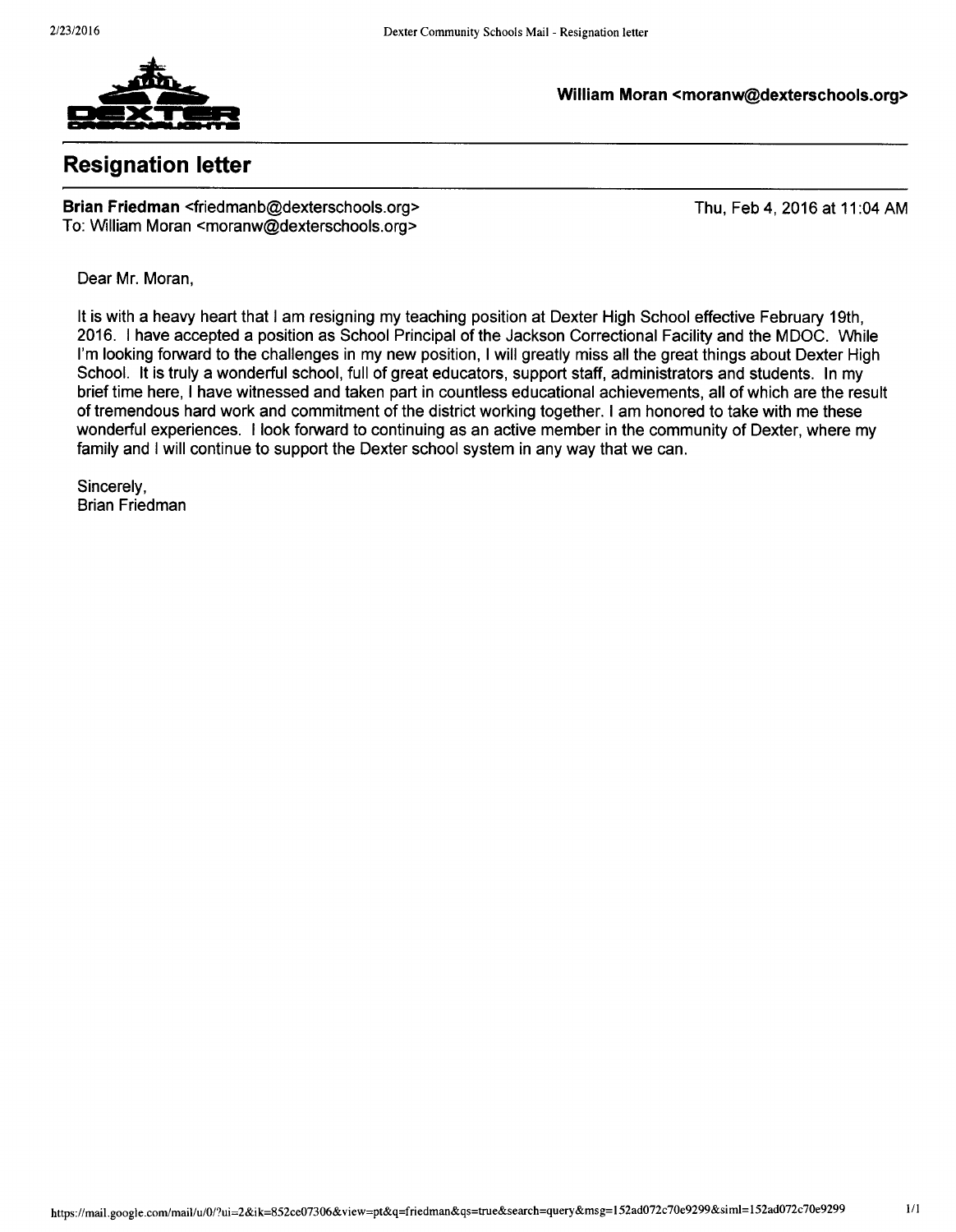# **Kevin Cislo**

(contact info redacted) **(248) 613-1991**

# **Objective**

Dedicated and enthusiastic teaching professional seeking expanded opportunities. Certifications in history, psychology, and English as a second language, as well as IB History and IB Theory of Knowledge. Extensive experience working with students of disadvantaged and diverse backgrounds.

# **Education**

**Siena Heights University,** Adrian, MI (2010-2011) Program in Teaching English to Speakers of Other Languages

**University of Michigan,** Ann Arbor, MI (2005-2009) *Bachelor of Arts in Education,* History *Minor,* Psychology

# **Certification**

**International Baccalaureate Certificates History** Theory of Knowledge

**Professional Secondary Certificates** *History (CC) 6-12 Psychology (CE) 6-12 English as a Second Language (NS) K-12*

# **Relevant Work Experience**

#### **Adrian High School & Adrian Middle School**, Adrian, IL (August 2010 to Present)

- *Teacher: History, Psychology, ESL, IB History, IB Theory of Knowledge, Read 180*
	- Developed a psychology class with a new curriculum
	- Collaborated with colleagues to modify lessons and assessments to meet the needs of ESL students
	- Instructed International Baccalaureate Theory of Knowledge and History where 92% of students passed their final papers
	- Implemented the use of technology with iPads into classroom lessons

#### **Chelsea High School,** Chelsea, MI (Jan 2010 to June 2010)

*Paraprofessional*

- Worked one-on-one with a student with exceptionalities
- Modified classroom assignments and tests to meet student's needs
- Participated in Individualized Education Program meetings to determine the best methods for ensuring student success in high school and after graduation

#### **Chelsea High School,** Chelsea, MI (August 2009 to December 2009)

*Student Teaching*

- Developed lesson plans for two history courses using various teaching styles to accommodate multiple intelligences
- Created an assessment tool where students worked in groups to apply topic lessons in practical, real-world situations
- Tailored lessons and introduced technology in order to meet the needs of students with a 504 plan

# **Adams Middle School & Jefferson-Barns Elementary School,** Westland, MI (Jan 2009 to June 2009)

*Community-Based Math and Baseball Program Intern*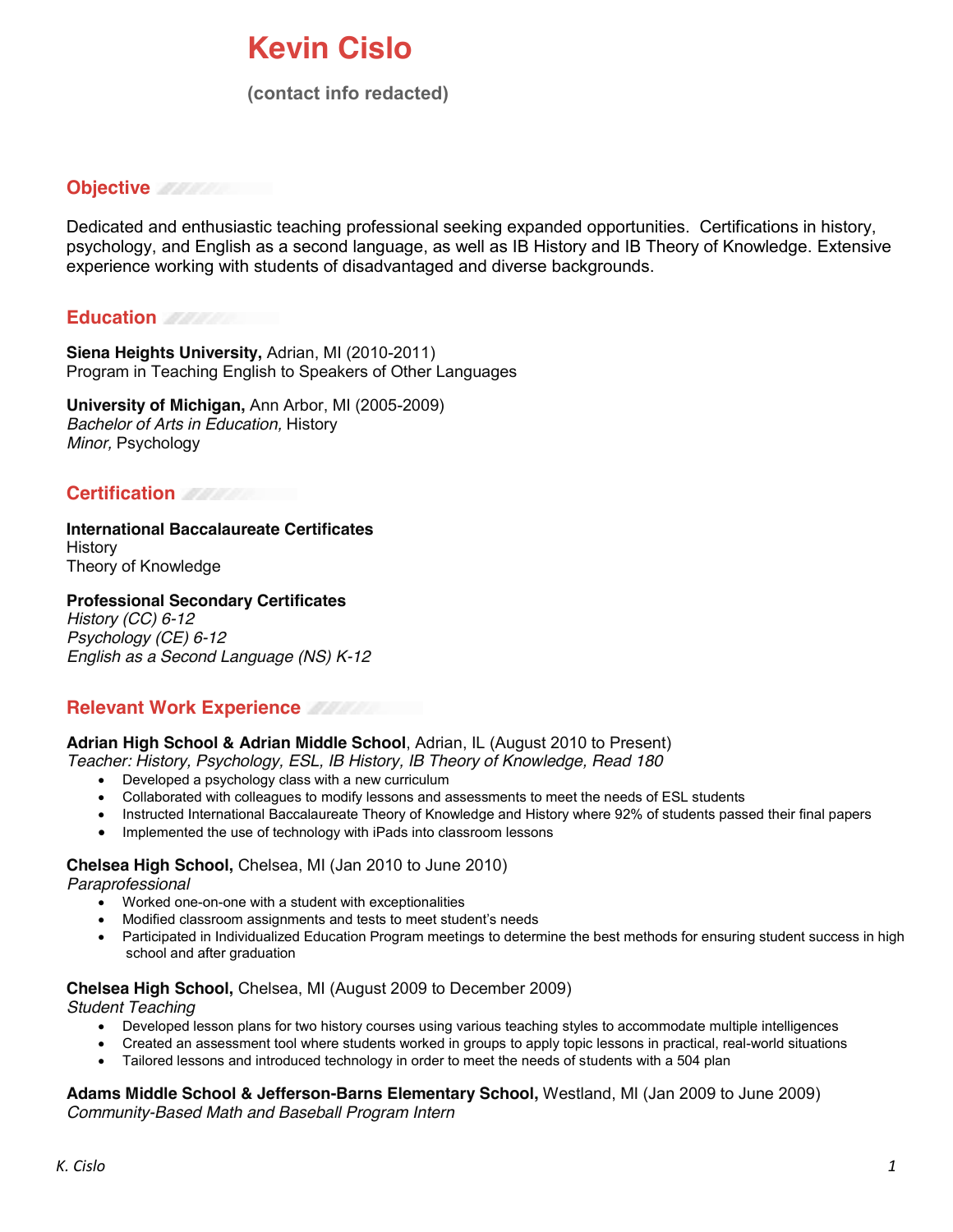- Created an after-school mathematics program that incorporated baseball in order to provide a fun and educational place for students to spend their time
- The addition of baseball to the after-school mathematics program motivated students to complete their homework and review classroom lessons

#### **Belleville High School,** Belleville, MI (August 2008 to December 2008)

*11th & 12th Grade Pre-Student Teaching, Advanced Placement Psychology*

- Observed a classroom of racially diverse students comprised of various social class levels
- Planned and conducted several lessons throughout the semester
- Actively communicated with the current classroom teacher regarding strategies for connecting with the students and maintaining a positive classroom environment

#### **Lincoln High School,** Ypsilanti, MI (Jan 2008 to June 2008)

*PALS After-School Tutoring Program Facilitator*

- Assisted students with their homework in all subjects
- Coached students through problems and carefully explained reasons for conclusions
- Provided students with strategies for completion of future homework

# **Professional Development & Coaching**

**Chaperone,** German Exchange Student Program, Adrian High School, 2014-present **Facilitator,** Foreign Exchange Student Program Activities, Adrian High School, 2014-present

#### **Adrian High School Baseball Program**

 Assistant Varsity Coach, 2013-present Head JV Coach, 2011-13

Head Freshman Coach, 2010-11

#### **Adrian High School Football Program**

 Head Freshman Coach, 2014-15 Head JV Coach, 2012-14

Assistant JV Coach, 2010-12

**Baseball Coach,** Michigan Warriors, 2010-13

**Head Baseball Coach,** Michigan Mustangs, 2009-10

**Assistant Varsity Baseball Coach,** Chelsea High School, 2009-10

**Representative,** SRSLY Youth Program, 2009-2010

**Assistant JV Football Coach,** Chelsea High School, 2009

**Powder Puff Football Coach,** Chelsea High School, 2009

**Varsity Baseball Team**, University of Michigan, 2005-09

**Meet the Team Night,** 2006-09

**Volunteer**, Novi Youth Assistance Back-to-School Shopping Scholarship Program, 2006

**U Meet the Athlete**, 2005-08

**Volunteer/ Student-Athlete Visitor,** Mott Children's Hospital, 2005-06

# **Honors & Awards**

Nomination for Adrian Public Schools Teacher of the Year, 2014 Evaluated as a Highly-Qualified Teacher, 2014 Team-Selected Top Defensive Player, 2009 Team-Elected Captain, 2008-09 All-Big Ten Second Team Outfielder, 2008 All-Big Ten Tournament Outfielder, 2008 Recipient of the 2007-08 Samuel L. Westerman Foundation Scholarship for Baseball NCAA Nashville Regional All-Tournament Second Baseman, 2007 All-Big Ten Conference First Team Second Baseman, 2007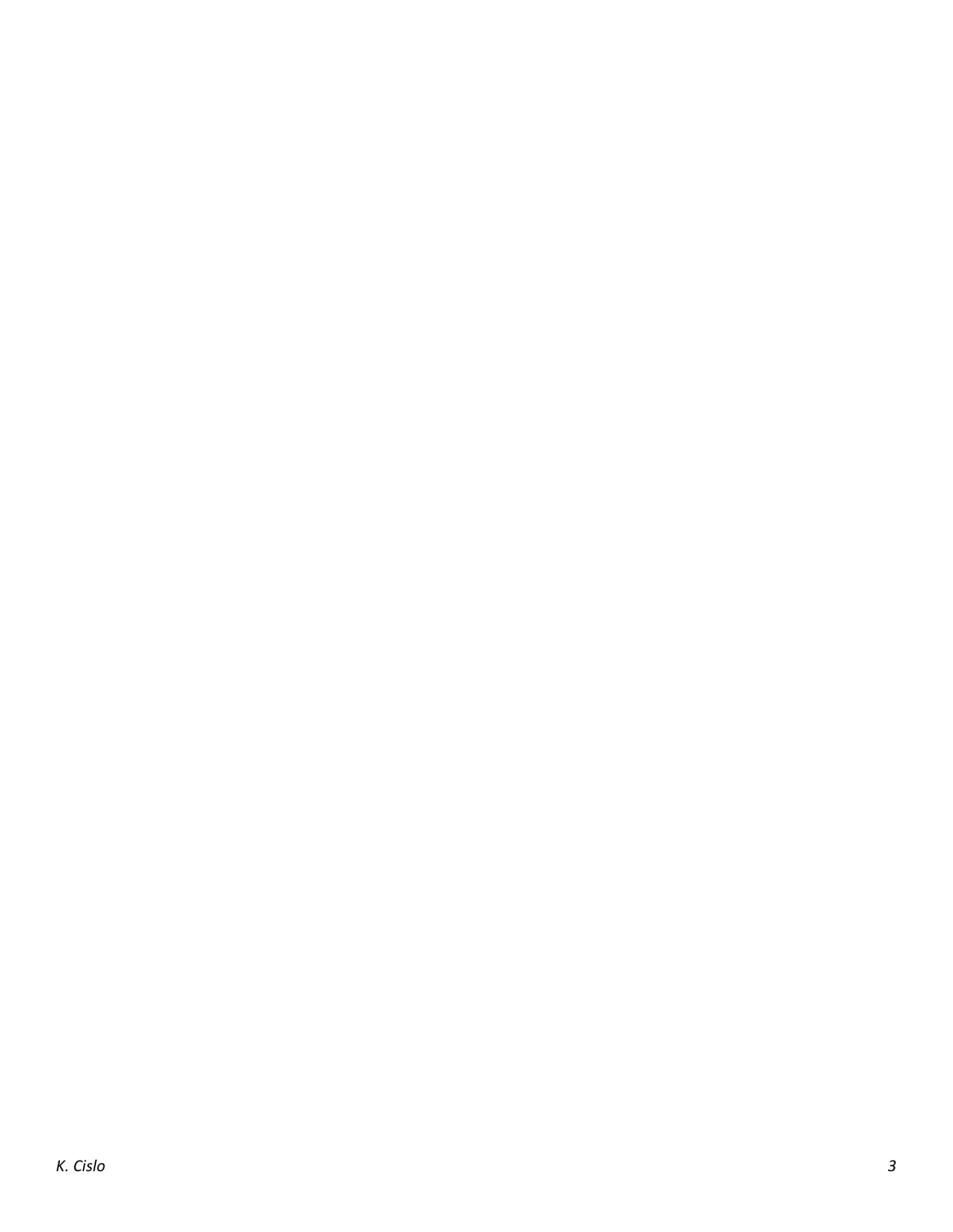

**DEXTER HIGH SCHOOL** 2200 N. PARKER RD. Dexter, MI 48130 (734) 424-4240 moranw@dexterschools.org email: wallsk@dexterschools.org email: koenigk@dexterschools.org email:

**William Moran** Principal

**Karen Walls Assistant Principal** 

**Ken Koenig Assistant Principal** 

March 7, 2016

Dear Mr. Wendorf:

A committee of staff from Dexter High School interviewed three candidates for the 1.00 social studies position. By unanimous consent the committee chose Mr. Kevin Cisco as the new social studies teacher. I have checked his references and support their decision. Mr. Cislo has been contacted and looks forward to being a part of Dexter High School.

Professionally yours,

William C. Moran Principal Dexter High School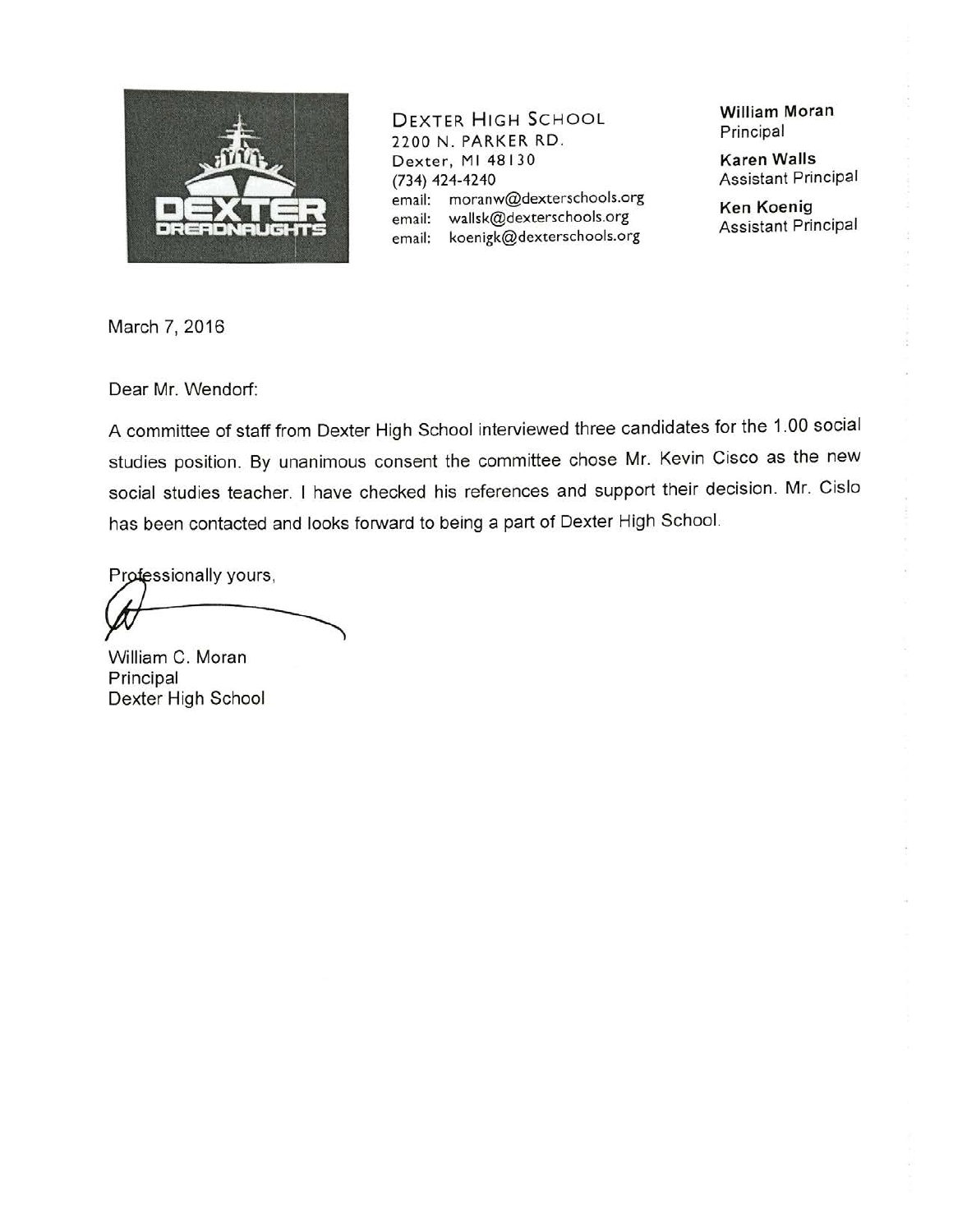Ashley Kung (contact info redacted)

February 26, 2016

Dear Mr. Timmis and Dexter Board of Education:

I am currently on leave from my position as the art teacher at Mill Creek Middle School. This leave was granted because my husband is completing a fellowship at the University of Washington in Seattle. We will return to Ann Arbor in July. While on leave this year, our son was born. I would like to respectfully request a leave of absence for the 2016-2017 school year. While this was not my original plan, it would be beneficial for my family while we transition back to life in Michigan; and for me while I continue to grow as a mother.

As plans are made for the 2017-2018 school year, if a position is available, I would like to return to a teaching position. Thank you for your consideration. I am hopeful the board will grant this request.

Respectfully,

**Ashley Kung**